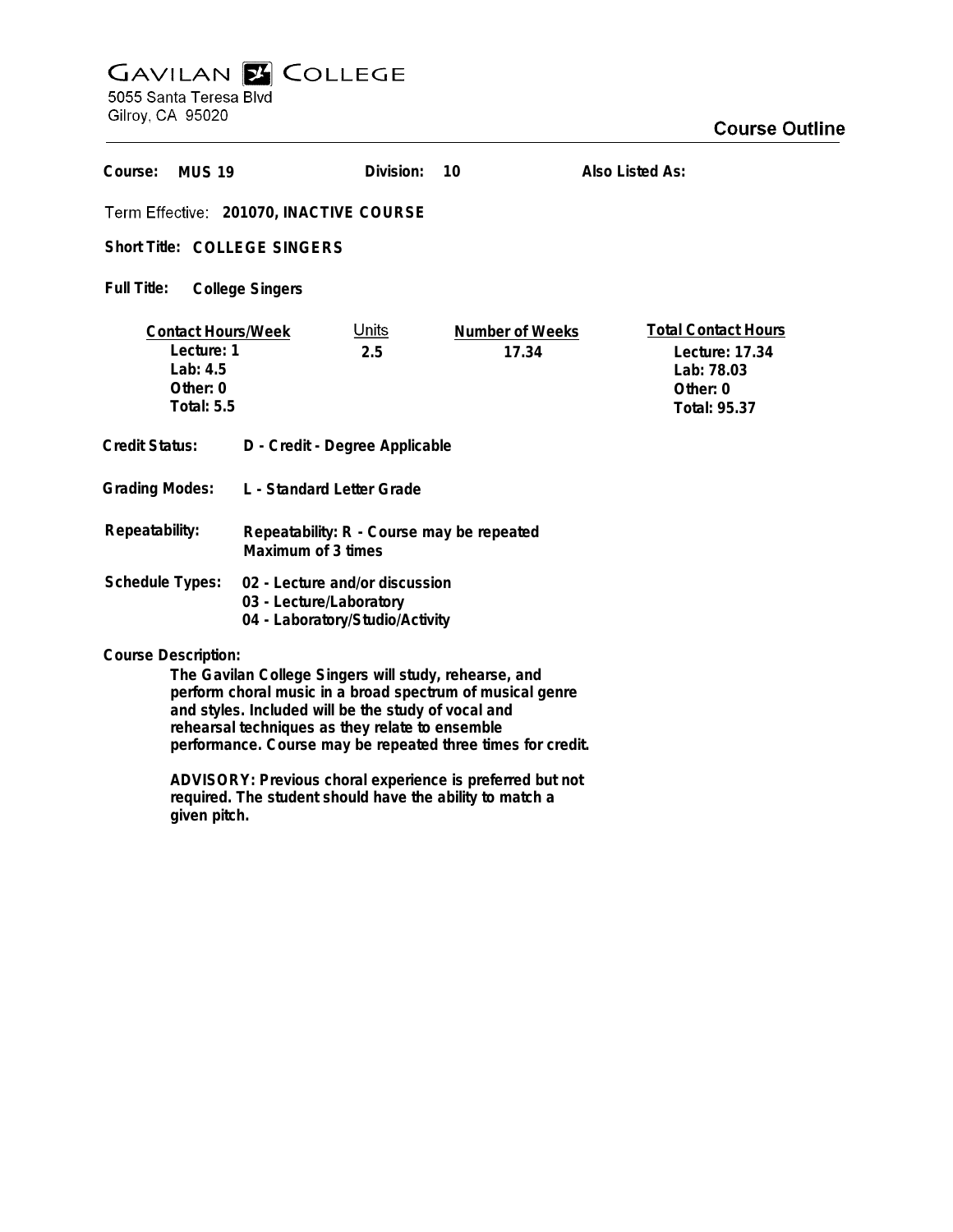**ARTICULATION and CERTIFICATE INFORMATION Associate Degree: GAV C1, effective 199830 CSU GE: IGETC: CSU TRANSFER: Transferable CSU, effective 199830 UC TRANSFER: Transferable UC, effective 199830**

## **PREREQUISITES:**

## **COREQUISITES:**

**STUDENT LEARNING OUTCOMES:**

**1. Experience the creative art of music-making as a performer.**

**2. Expand one's appreciation of choral literature through the performance of quality choral works.**

**3. Sing with correct vocal placement and breath support; to produce a free and beautiful vocal sound.**

**4. Understand how to locate and sightsing one's own part of the choral music.**

**5. Demonstrate the ability to sing one's own part while others are singing different vocal parts.**

**6. Demonstrate collaborative learning by working with other singers**

**in both a large and small group rehearsal setting.**

**7. Participate in performances.**

**TOPICS AND SCOPE:**

**Inactive Course: 05/10/2010**

**Curriculum Approval Date: 11/23/1998**

**A typical two hour rehearsal would contain: 20 minutes vocal warmups; sightreading of new choral literature; introduction of a new piece for performance; rehearsal of previously introduced literature; rehearsal with the director overseeing one of the small groups while**

**the other small groups are rehearsing collaboratively.**

**1 5.5 L/L A. Introduction of breath support and vocal placement.**

**B. Individual singing with the instructor to determine voice quality and part placement; student written self-goals; introduction and rehearsal of first piece; auditions for small groups.**

**C. Assignment: Learn individual part, with music, for first piece.**

**2 5.5 L/L A. Discussion of performance posture and stance.**

**B. Introduction and rehearsal of second large**

**ensemble piece; grouping of singers into smaller**

**ensembles to strengthen individual part-singing capabilities; introduction and rehearsal of first**

**piece for each small group.**

**C. Assignment: Learn individual part, with music, for second piece.**

**3-5 16.5 L/L A. Discussion and exercises on part-reading.**

**B. Introduction and rehearsal of three new large**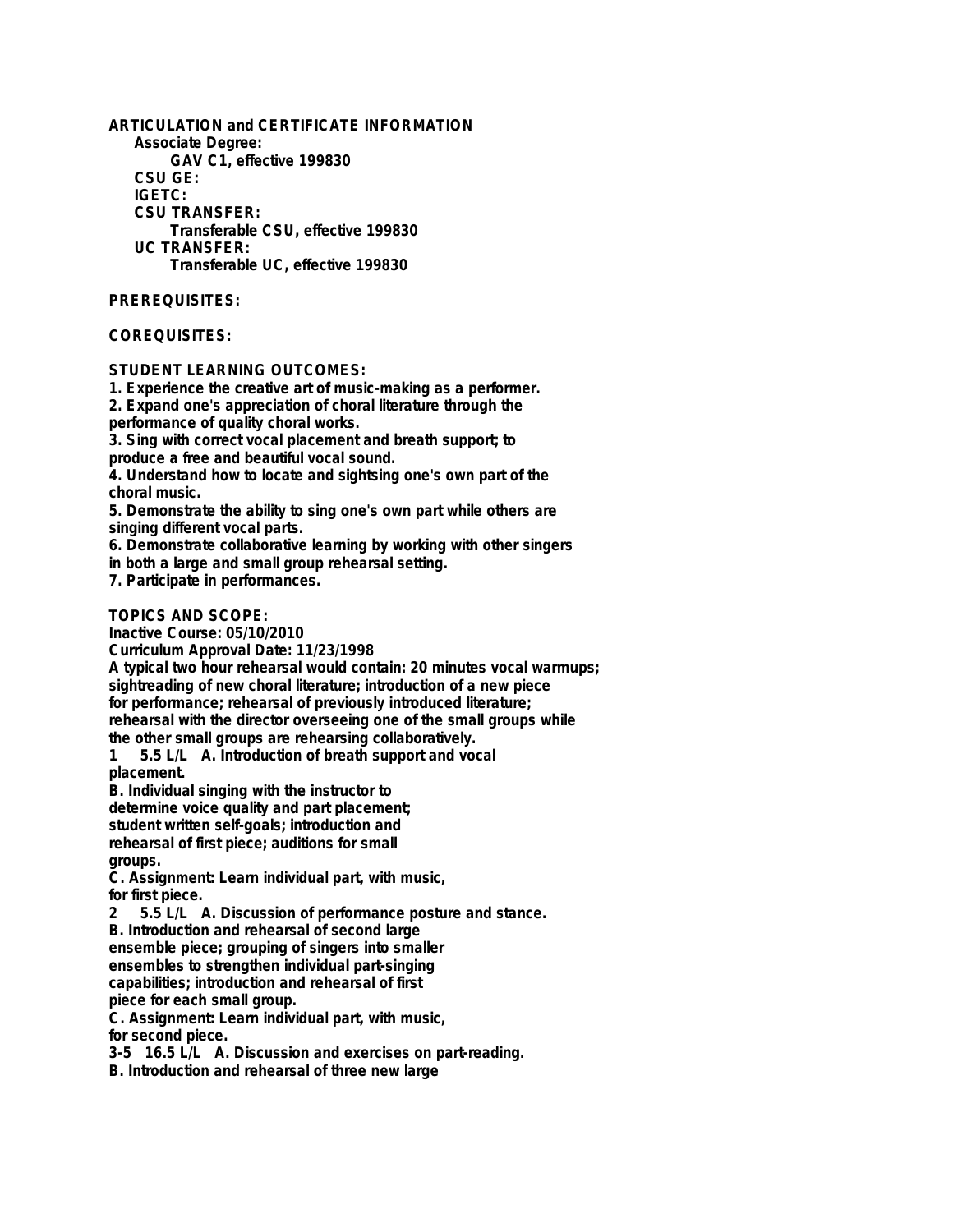**ensemble pieces; introduction and rehearsal of second piece for each small group.**

**C. Assignment: Learn individual part, with music, for the three large ensemble pieces as well as**

**both of the small group pieces.**

**6 5.5 L/L A. Discussion of the choral sound: blend, dynamics, phrasing, entrances and releases.**

**B. Introduction and rehearsal of ten solo pieces in**

**a broad range of musical styles; each singer**

**chooses two to study individually; rehearsal with**

**the large ensemble.**

**C. Assignment: Learn individual solo.**

**7-9 16.5 L/L A. Discussion of historical context of rehearsal literature.**

**B. Rehearsal as large ensemble with accompanist; weekly recording sessions with student written evaluatins of ensemble and musical progress.**

**C. Assignment: Memorize large ensemble music.**

**10-11 11.0 L/L A. Depending on the semester (Fall vs. Spring),**

**workshop with a guest conductor from another**

**college; participation in a collegiate choral**

**festival; rehearsal of large and small ensemble literature.**

**B. Assignment: Memorize small ensemble music.**

**12-16 27.5 L/L A. Weekly performances for area schools and local**

**organizations; work with individuals on solo**

**literature to increase vocal control and beauty;**

**introduction of 1-3 new large ensemble pieces;**

**tour (Spring semester).**

**B. Assignment: Memorize solos; learn individual**

**part for new large ensemble pieces.**

**17 5.5 L/L A. Rehearsal in the performance space for final concert; rehearsal with any guest musicians.**

**B. Memorize new large ensemble pieces.**

**18 5.5 L/L Final concert; written evaluation of self-progress and ensemble achievement throughout the semester.**

**Each week the student will practice the assigned repertoire outside of class in order to strengthen one's vocal technique, thoroughly know one's own vocal part, and contribute to the rehearsal.**

**COURSE OBJECTIVES:**

**At the conclusion of this course, the student will be able to define and demonstrate the following:**

**1. The proper use of breath support and vocal placement to produce a free and beautiful singing tone.**

**2. The proper posture and stance for singing.**

**3. To follow one's own part while reading a choral music score.**

**4. The concept of vocal ensemble sound, including blend, dynamics, phrasing, breathing, entrances and releases.**

**5. Independent part singing in a large and small ensemble setting.**

**6. The concept of musical style within as it relates to different genre and musical eras.**

**7. Performance etiquette as a member of an ensemble as well as a soloist.**